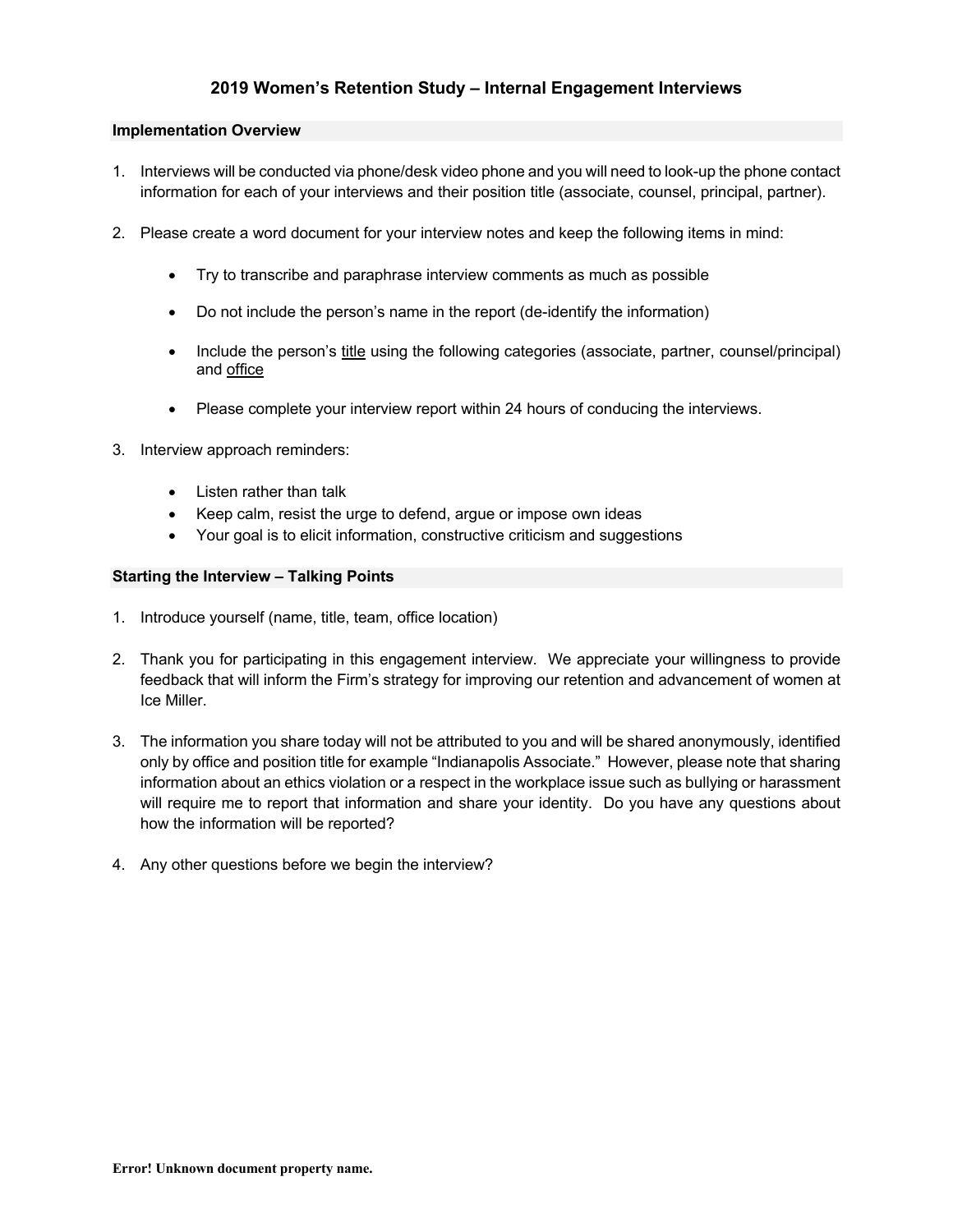## **Interview Questions & Template**

# **For Associates, Counsel, Principals**

**Title: Office:**

- 1. What do you find most satisfying about your practice at Ice Miller? Why?
- 2. Do you have mentors or advocates? If yes, estimate the number and describe how have they supported you?
- 3. Do you feel like you've had meaningful projects and business development opportunities? If yes, please describe. If no, please explain.
- 4. Do you feel your work and contributions are recognized by your practice group and the Firm? If yes, please describe. If no, please explain.
	- a. Do you perceive the work and contributions of women in general to be recognized by the Firm?
- 5. Do you see a path forward at Ice Miller for you personally? If yes, please describe. If no, please explain.
- 6. Are there ways that your experience or other women's experiences at the Firm could be improved? If yes, please describe.
- 7. Do you feel like Ice Miller has invested in you? If yes, how so? If no, why?
- 8. Are there any particular policies, processes or policy gaps that you'd like to see changed/addressed?
- 9. On a scale of 0-10 with 0 being not at all likely and 10 being extremely likely: How likely is it that you would recommend Ice Miller to a friend or colleague as a place to work?
- 10. Is there anything else that you'd like to share that we haven't discussed today?

## **For Partners**

**Title: Office:**

- 1. What do you find most satisfying about your practice at Ice Miller? Why?
- 2. Do you feel your work and contributions are recognized by your practice group and the Firm? If yes, please describe. If no, please explain.
	- a. Do you perceive the work and contributions of women in general to be recognized by the Firm?
- 3. Do you feel the Firm gives you what you need to succeed? If yes, please describe. If no, please explain.
- 4. Do you see a path forward at Ice Miller for you personally? If yes, please describe. If no, please explain.
- 5. Are there ways that your experience or other women's experiences could be improved? If yes, please describe.
- 6. Do you feel like Ice Miller has invested in you? If yes, how so. If no, why?